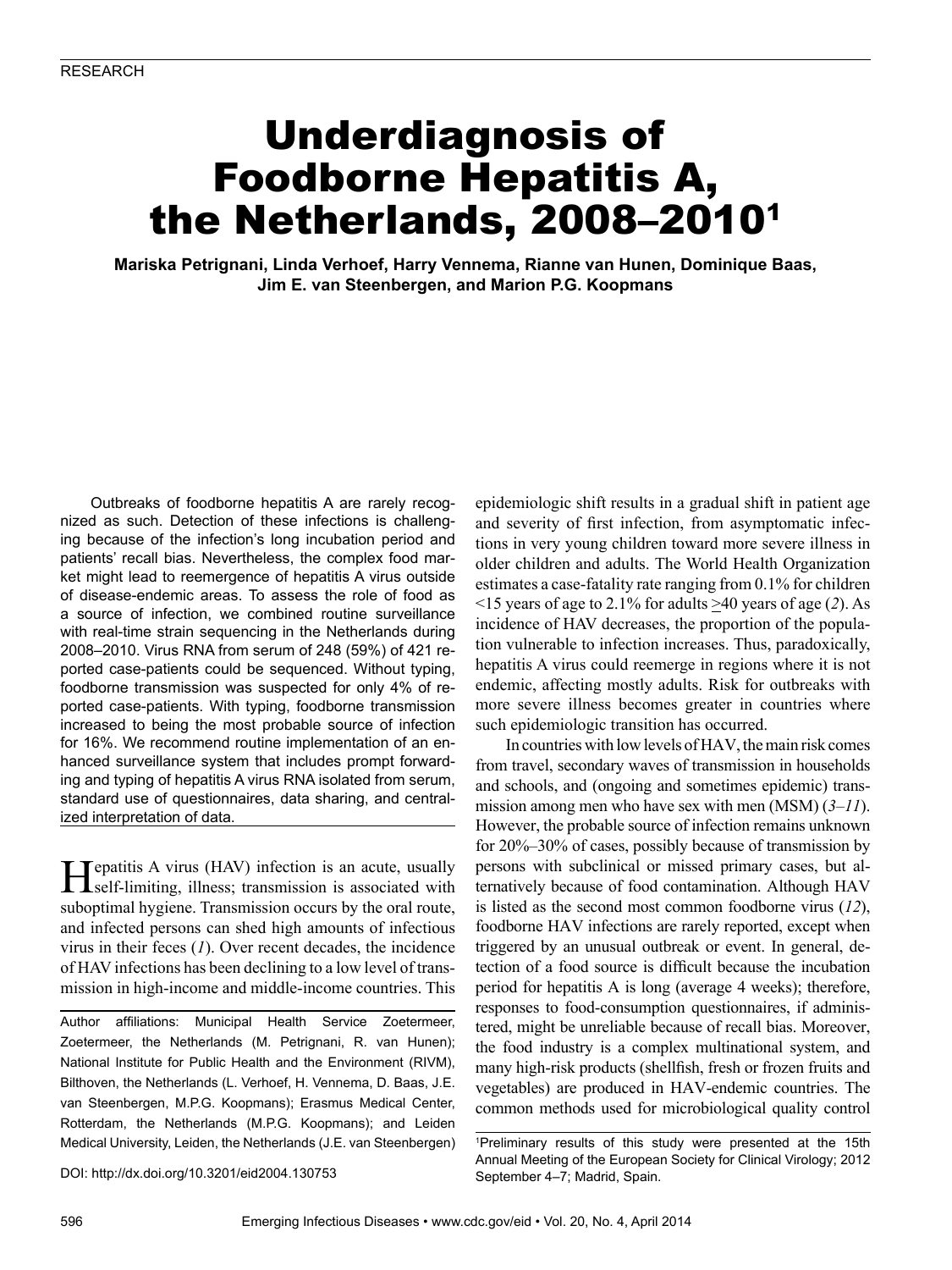of food do not reliably predict presence or absence of virus contamination (*13*). Virus contamination of high-risk foods is not uncommon; some of these products have a long shelf life as frozen or dried products in which HAV can survive for at least 2–3 months (*14*,*15*), and these products can be marketed over a wide geographic region. For these reasons, foodborne HAV infections are difficult to recognize.

These surveillance challenges might discourage physicians from trying to signal foodborne outbreaks. Large outbreaks are detected because of their large numbers. Slow and dispersed clusters can be detected through use of molecular typing, which enables linking of cases that otherwise could not be recognized as a cluster (*16*,*17*).

We assessed the role of food as a source of HAV in the Netherlands, a country with low-level endemic circulation of HAV. To do so, we conducted a 2-year study in which we combined detailed epidemiologic investigation with real-time strain sequencing for reported case-patients.

# **Methods**

#### **Routine Surveillance**

In the Netherlands, HAV infection is a reportable disease. Physicians and medical laboratories report cases to a municipal health service (MHS) according to national notification criteria: presence of a predefined set of clinical signs of hepatitis combined with HAV IgM in serum. MHS Consultants for Communicable Disease Control contact the patient and administer a questionnaire that collects routine demographic and epidemiologic data consisting of age, sex, country of birth, time of disease onset, related cases, travel history, homosexual contacts, and other possible modes of transmission (full questionnaire available on request to M.P.). MHS enters the suspected transmission route and other anonymized information into a national electronic registration system hosted by the National Institute for Public Health and the Environment (RIVM). All cases reported during July 1, 2008, through June 30, 2010, were included in the study.

#### **Enhanced Surveillance**

During the 2-year period, an enhanced surveillance system, which included systematic typing of viruses from

patients, was deployed. All medical microbiological laboratories and MHSs in the Netherlands were asked to send serum samples from all reported patients to the Laboratory for Infectious Diseases Research, Diagnostics and Screening at RIVM. RNA was extracted from the serum and tested for HAV by reverse transcription PCR selective for the viral protein (VP) 1–2A region of the genome (*3*,*4*). HAV genotyping was conducted by sequencing of a 460-nt fragment of the VP1–2A region. Sequence data were stored in a Bionumerics database (Sint-Martens-Latem, Belgium). Sequencing results were merged with the national registration data, according to laboratory name and serum sample number. For cases lacking a unique serum sample number, notification data and sequences were linked by using combinations of variables to match records (birth year, 4-digit postal code, date of illness onset, date of diagnosis).

The reporting MHSs were contacted twice by telephone for interviews. We asked for the MHS conclusion as to the most probable modes of transmission immediately after the notification and then after results from sequencing were available. This approach was taken because public health measures for different transmission categories might differ (Table 1) and interventions could be adjusted accordingly. The initial interviews were also used to inform MHS about the study and to emphasize the need for collection of serum samples. The conclusions as to possible mode of transmission before and after inclusion of typing information were logged separately.

Because we used serum already available for diagnostic purposes, ethics approval was not needed. Patients were approached according to existing guidelines, and analyses maintained patient anonymity.

#### **Sequence Analyses and Strain Comparisons**

The Bionumerics database already contained patient data and strain sequences from previous studies conducted in the Netherlands (*3*–*6*) and all available sequences from GenBank (*19*). These data were used for background comparison if sequences covered a minimum of 300 nt of the VP1–2a region and if information was available on the most probable country of infection (for travelers) or other risk activities (*20,21*). The geographic fingerprints and other risk-group associations (e.g., Dutch MSM strains)

| Table 1. Hepatitis A virus transmission categories and supplementary public health actions, the Netherlands, 2008–2010 |                                                                                       |                                                                                                                              |  |  |
|------------------------------------------------------------------------------------------------------------------------|---------------------------------------------------------------------------------------|------------------------------------------------------------------------------------------------------------------------------|--|--|
| Category                                                                                                               | Description                                                                           | Public health action*                                                                                                        |  |  |
| Travel-associated                                                                                                      | History of travel to a country with high,<br>intermediate, or low HAV endemicity (18) | Advise on future travel precautions                                                                                          |  |  |
| Person-to-person                                                                                                       | Local contact with HAV-infected person                                                | Widen contact tracing to identify risk groups and vaccination<br>(e.g., school, health care setting, homeless, travel group) |  |  |
| MSM                                                                                                                    | Male-with-male sex                                                                    | Widen contact tracing                                                                                                        |  |  |
| Foodborne                                                                                                              | Suspected food product or food handler                                                | Trace sources (notify the food safety authority)                                                                             |  |  |
| <b>Unknown</b>                                                                                                         | No other applicable category                                                          | No further action                                                                                                            |  |  |

\*In addition to hygiene measures, vaccination of household contacts, and restriction from school or work according to national guidelines; HAV, hepatitis A virus; MSM, men who have sex with men.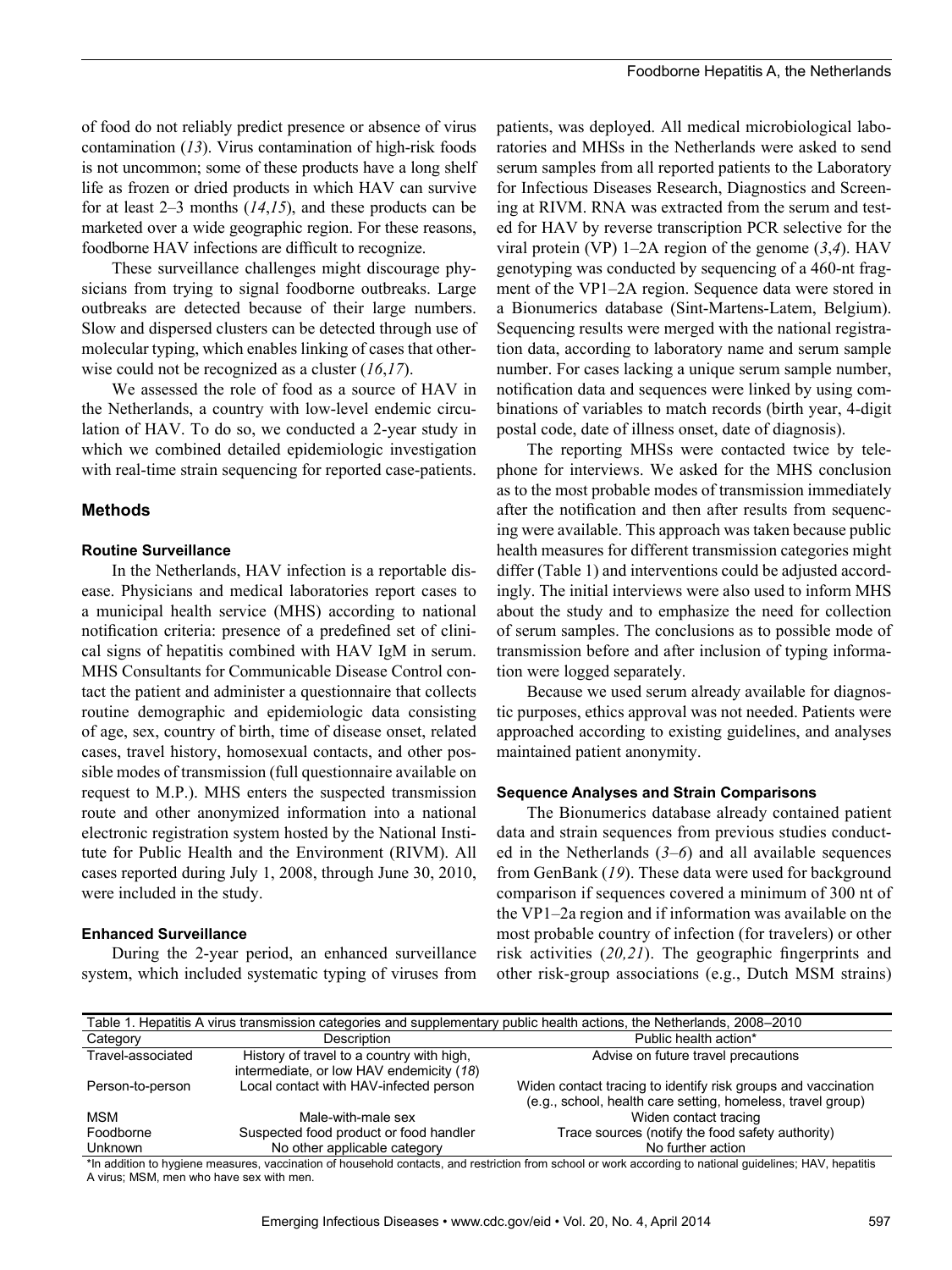# RESEARCH

| Age group, y                                                             | Reported | Male, no. $(\%)$ | Incidence $2008 - 09*$ | Incidence $2009 - 10*$ | Sequenced, no. (%)+ |  |  |
|--------------------------------------------------------------------------|----------|------------------|------------------------|------------------------|---------------------|--|--|
| $0 - 9$                                                                  | 78       | 41 (52.6)        | 1.6                    | 2.4                    | 29 (37.2)           |  |  |
| $10 - 19$                                                                | 74       | 37(50.0)         | $2.5^{\circ}$          | 1.3                    | 48 (64.9)           |  |  |
| $20 - 29$                                                                | 73       | 36(49.3)         | 1.7                    | 2.0                    | 43 (58.9)           |  |  |
| $30 - 39$                                                                | 56       | 35(62.5)         | 1.3                    | 1.2                    | 42 (75.0)           |  |  |
| $40 - 49$                                                                | 79       | 49 (62.0)        | 1.4                    | 1.7                    | 55(69.6)            |  |  |
| $50 - 59$                                                                | 36       | 18 (50.0)        | 0.6                    | 1.0                    | 23 (63.9)           |  |  |
| 60-69                                                                    | 17       | 7(41.2)          | 0.5                    | 0.5                    | 7 (41.2)            |  |  |
| 70–79                                                                    | 5        | 3(60.0)          | 0.3                    | 0.2                    | 1(20.0)             |  |  |
| 80-89                                                                    |          | 3(100.0)         | 0.0                    | 0.5                    | 0(0.0)              |  |  |
| Total                                                                    | 421      | 229 (54.4)       | 1.2                    | 1.3                    | 248 (59.0)          |  |  |
| *Cases/100.000 population, by age category.                              |          |                  |                        |                        |                     |  |  |
| tNumber and proportion of cases for which typing data could be obtained. |          |                  |                        |                        |                     |  |  |

Table 2. Description of reported patients with hepatitis A virus infection, by age group, the Netherlands, 2008–2010

from the background data were used to classify strain sequences from patients with unknown exposure to a probable source. This association was reported to the MHS only if the association was considered robust; robust clusters consisted of at least 3 identical sequences from independent patients with the same country of infection or MSM association, branching separately in a maximumparsimony tree with >75% reproducibility of bootstraps. Clusters were defined when the following were found: at least 2 identical sequences branching separately in a maximum-parsimony tree with >75% reproducibility of bootstraps. Maximum-parsimony trees (phylogenetic trees based on finding the simplest or minimal evolutionary change between strains) were built by using Bionumerics, and reproducibility was tested by performing 1,000 bootstraps. Cases with strains meeting this cluster definition and sharing the same suspected mode of transmission were considered confirmed clusters within the assigned transmission category.

#### **Descriptive and Statistical Analyses**

Data analyses were performed by using SAS software version 9.2/9.3 (SAS Institute, Cary, NC, USA). We described the study population by age and sex, disease incidence, and the number and percentage of patients for whom the virus could be typed. We analyzed the representativeness of age distribution for patients for whom sequencing was performed. If date of onset of disease was unknown, we used the date of diagnosis as a proxy. We compared age distribution and, when available, lag time between onset of disease and PCR diagnosis of positive and negative cases to weigh a negative result. We described the number and percentage of most probable modes of transmission in 5 categories (Table 1) before and after inclusion of typing results.

# **Results**

A total of 421 cases were reported. Of these, serum samples could be obtained from 292 (69%) patients; HAV RNA from 248 (59%) of these samples could be typed.

# **Description of Cases**

The 421 cases reported over the 2-year period resulted in incidence rates of 1.2 cases/100,000 population during the study year 2008–09 and 1.3 cases during 2009–10 among a total population of 16.4 million at the start of the study period and 16.5 million at the start of the second year. Most Most reported patients were in age groups from 0–9 through 40–49 years (range 13.3%–18.8% per group; Table 2). For patients in the youngest age group (0–9 years), sequenced cases were underrepresented, although distributions for patients for whom sequencing was performed did not differ significantly from reported patients (data not shown). The overall proportion of male patients was 54.4%.

MHS determined the most probable modes of transmission for 268 of the 421 reported cases before typing (64%). Travel-associated transmission dominated (141 cases), followed by person-to-person transmission (76), male-to-male sexual contact (33), and foodborne transmission (18) (Table 3).

| Table 3. Hepatitis A transmission modes, the Netherlands, 2008–2010* |              |                    |                   |            |                                 |  |
|----------------------------------------------------------------------|--------------|--------------------|-------------------|------------|---------------------------------|--|
|                                                                      |              | Sequenced, no. (%) |                   |            |                                 |  |
|                                                                      |              |                    | Assigned category |            | Assigned category misclassified |  |
| Transmission                                                         | No. reported | Total              | confirmed         | Unresolved | and reassigned                  |  |
| Travel-associated                                                    | 141          | 66 (47)            | 40 (61)           | 23(35)     | 3(5)                            |  |
| Person-to-person                                                     | 76           | 53 (70)            | 53 (100)          |            |                                 |  |
| Male-with-male sex                                                   | 33           | 25(76)             | 23 (92)           | 2(8)       |                                 |  |
| Foodborne                                                            | 18           | 17 (94)            | 7 (41)            | 9(53)      | (6)                             |  |
| <b>Unknown</b>                                                       | 153          | 87 (57)            | NA.               | 45 (52)    | 42 (48)                         |  |
| Total                                                                | 421          | 248 (59)           | 123(50)           | 79 (32)    | 46 (19)                         |  |

\*NA, not applicable; if a category was assigned after sequencing, then the assumption "unknown" was misclassified.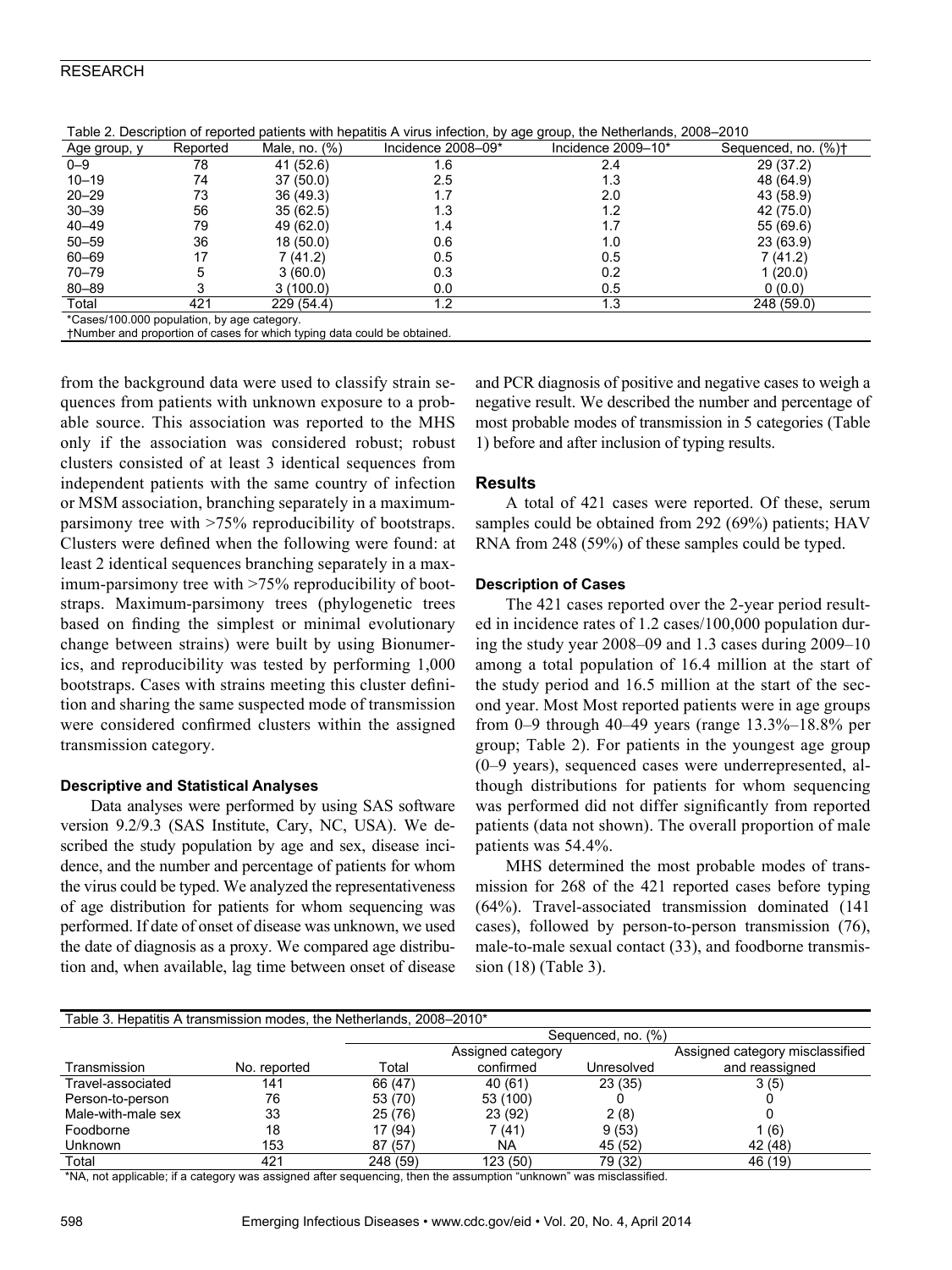## **Sequence Analyses**

Of 292 samples received (69% of reported cases) PCR results for HAV were negative for 39 and positive for 253 (5 of which could not be typed and were excluded). The remaining 248 (59% of reported cases) were included in the final analysis. For 21 strains, sequencing was limited to 402–458 nt instead of the goal of 460 nt; for 1 strain, sequencing was limited to 100 nt.

Logistic regression showed that a longer lag time between onset of disease and diagnosis and belonging to the youngest or oldest age groups correlated with negative PCR results for HAV. This finding was expected because of unclear date of disease onset (data not shown).

## **Combined Analysis**

Typing results confirmed all clusters of suspected person-to-person transmission, nearly all reported cases of male-to-male sexual transmission, and a large proportion of travel-associated infections (Table 3). One third of patients with travel-associated infections had traveled to countries with insufficient HAV sequence information in the public databases for reference. Therefore, the strain sequences for the virus in these patients could not be definitively assigned (category unresolved, Table 3).

In the category of suspected foodborne infections, nearly half of the cases for which sequencing had been performed could be confirmed. Only 1 case was misclassified; this infection was assigned to male-to-male sexual contact because the strain from this patient matched the dominant strain for MSM and the patient's sexual orientation was concordant with this finding. The remaining cases were considered unresolved because the virus sequences did not cluster with known sequence clusters in the database.

For almost half of the 87 patients with unknown mode of transmission for whom sequencing was performed, the mode of transmission was resolved according to interpretation of the typing results. A remarkably high proportion (52%) of these infections were foodborne (Table 4).

#### **Probable Foodborne Outbreaks**

Cluster 1 began with 2 cases linked to the same restaurant according to notification alone. A cook working in the restaurant had been infected by the dominant strain usually identified in MSM. He had continued working during his illness and was the probable source of infection. After genotyping and additional questioning, 2 more cases were added to this cluster.

Cluster 2 consisted of 2 cases clustered in time. Each patient had a unique genotype IA strain not previously detected, and both patients had eaten mussels.

Clusters 3 and 4 were associated with 2 consecutive outbreaks related to semidried tomatoes (12 and 5 primary cases, respectively). Cluster 3 turned out to be part of the

Table 4. Hepatitis A virus transmission categories after typing of 42 cases previously assigned to transmission category "unknown," the Netherlands, 2008–2010

| Transmission mode  | No. (%)  |
|--------------------|----------|
| Travel-associated  | 2(5)     |
| Person-to-person   | 12 (29)  |
| Male-with-male sex | 6(14)    |
| Foodborne          | 22(52)   |
| Total              | 42 (100) |

largest foodborne outbreak thus far reported in the Netherlands, reaching 17 cases (including primary and secondary cases). The cases were clustered in time (reported in February and March) but were geographically dispersed, and the national notification rate was at an expected low level for this time of year, according to the 5 previous years. The strain sequences clustered with those from a large outbreak (at least 144 cases) in Australia and an outbreak (59 cases) in France, both of which were associated with consumption of semidried tomatoes (*22*–*24*). Cluster 4 was caused by a genotype IB strain closely resembling the strain involved in cluster 3.

Cluster 5 consisted of 1 case in a food handler of a dinner and 5 secondary cases. Cluster 6 consisted of 5 cases that were clustered strongly in time and for which virus strain sequences were identical, but the cases were geographically dispersed. Although the strain sequences were similar to those of strains typically detected in travelers returning from Morocco, the patients reported no travel history and no contact with patients with HAV infection imported from Morocco. Moreover, they clustered in April, a time of year when secondary or tertiary infections following travel-related imported cases are rare (*8*). Therefore, this cluster was considered a point-source and very probably foodborne—cluster, although a source could not be determined.

Of 29 foodborne cases confirmed by a combination of epidemiologic and typing information (7 previously suspected foodborne and 22 previously unknown source), 20 additional reports were made. These cases were reported to the national food safety authority and international alerts through the Rapid Alert System for Food and Feed and Early Warning and Response System of the European Commission and the European Centre for Disease Prevention and Control.

## **Unresolved Cases**

For 45 (52%) cases initially reported as having no known source of infection (Table 3), conclusive evidence for a source was not found despite molecular typing. Nevertheless, some clustering occurred among these unresolved cases. The dominant MSM strain was found in 11 patients; however, these patients were not epidemiologically linked (time, place, food consumption), and among them were women and children, indicating spillover from the MSM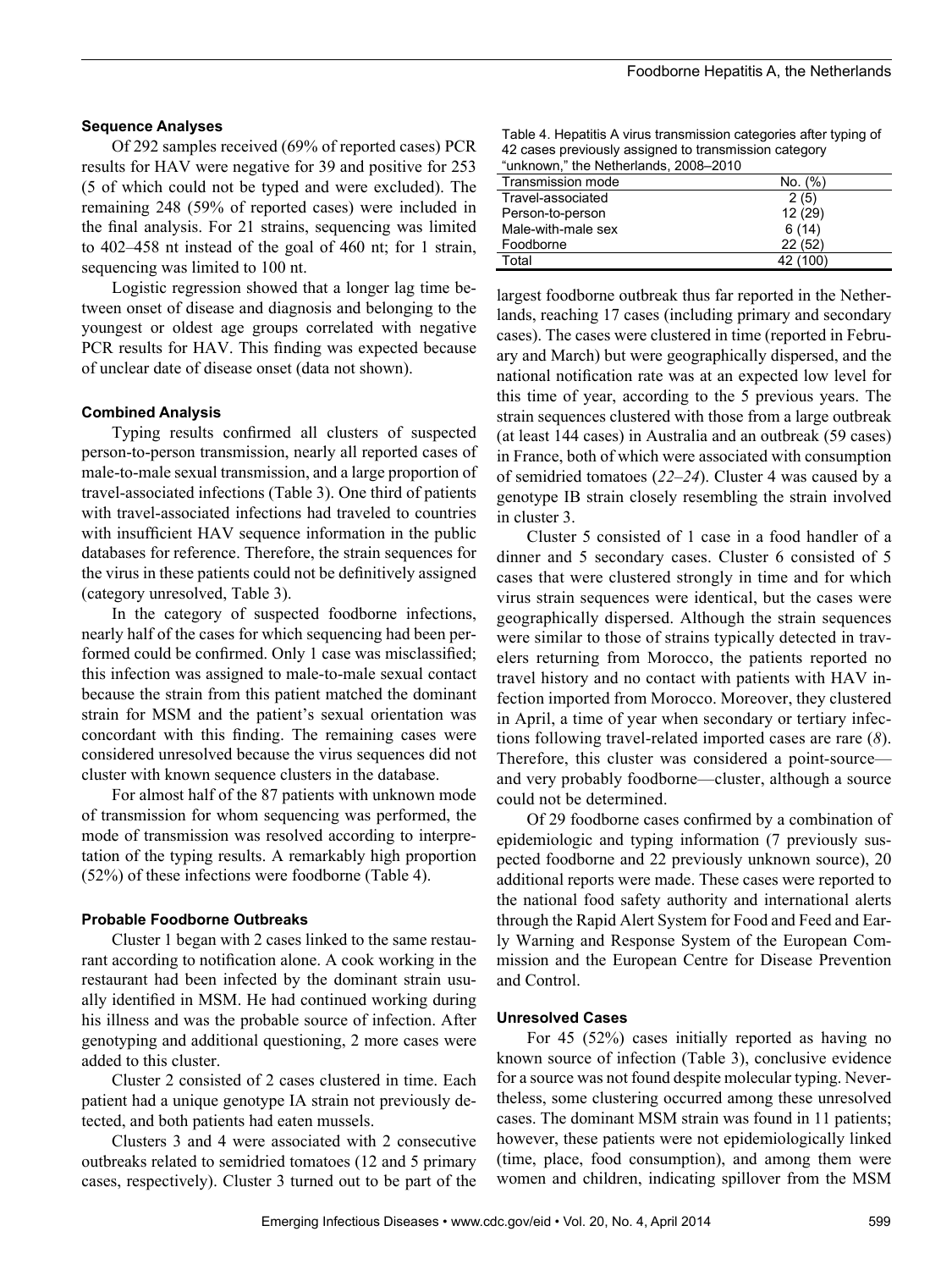# RESEARCH

risk group to the general population. Several other strains matched background strains previously imported from or known to circulate in Morocco and Egypt and even an outbreak strain from the Czech Republic (*25*). None of these patients had a history of travel. This finding could indicate unnoticed endemic transmission from persons with imported cases, although transmission through food or food handlers could not be excluded.

# **Discussion**

Use of real-time enhanced molecular surveillance of HAV infections for 2 years enabled us to identify foodassociated infections that had not been recognized through regular investigations by MHS. We confirmed almost half of the suspected foodborne cases and resolved a quarter of cases with initially unknown source of infection as probable foodborne infections. Among these infections was an outbreak associated with semidried tomatoes, which was part of an international outbreak. This outbreak would not have been detected without genotyping because baseline surveillance did not generate a signal (*22*). Together, confirmed and unresolved foodborne infections explained 16% of 248 cases for which typing had been performed as opposed to the 4% that had been suspected on the basis of epidemiologic investigation alone. Furthermore, we were able to lower the proportion of cases with unknown mode of transmission from 35% to 18%. On the basis of these findings, we conclude that virus typing is useful for the detection of foodborne outbreaks and, more generally, for the explanation of cases with unknown mode of transmission.

A strength of our study is the representativeness of the study population. In the Netherlands, HAV incidence remained steady at a very low endemic level of ≈200 reported cases per year during 2005–2011 (*26*). Not only did we gather all notification data; we received 69% of patient serum samples. Age distribution was in accordance with the susceptibility of the population of the Netherlands (*27*) and with the distribution described in neighboring Germany (*28*). This study provides a realistic estimation of the incidence of foodborne infection in the Netherlands and maybe in industrialized countries with low HAV endemicity in general, although varying between years with typical epidemic rather than endemic occurrence. The age distribution indicates a risk that food handlers will have an infection and become a source of foodborne infections. Of note, the proportion of foodborne infections was comparable to the proportion of infections among MSM; both types of infection can be epidemic and sporadic.

Real-time investigation of cases enabled us to compare the conclusions that were drawn on interviews alone before typing with those drawn after receiving typing results. The hierarchy of assigning the most probable mode of transmission based on interviews was not standardized, supporting

the need for more robust information. Previous studies conducted in industrialized countries have provided insight into nationwide epidemiology supported by molecular typing data (*11*,*28*–*32*), although these studies have not been set up to direct the source tracing. Our study was able to detect foodborne clusters despite the long lag time between infection and notification (average 6 weeks). Routine implementation of standard food-consumption questionnaires at first patient contact and prompt forwarding of serum samples from HAV IgM–positive patients for typing can probably reduce the lag time.

Although we focused on foodborne infections, we have other findings to share. Nearly 100% of suspected cases of person-to-person and male-to-male sexual transmission of HAV could be confirmed; however, additional cases and previously undetected clusters surfaced after sequencing from the category "unknown." Interventions were altered accordingly, which resulted in 8 additional screening or vaccination actions (data not shown). Only 61% of cases of travel-associated transmission could be confirmed. We have no reason to doubt the patients' travel history. The most likely explanation is a lack of robust molecular information from many countries. Secondary or additional cases acquired through contact with persons with unnoticed primary cases indeed proved to be part of the explanation for cases with unknown transmission, as expected, although we have shown that this was not the only explanation. In another study, we will aim to combine our data on travelrelated risk with data on travel behavior.

A proportion of cases left with unknown source of infection could still have been sporadic foodborne infections or part of undetected international clusters. We are only marginally able to detect such clusters, despite the existence of a shared database provided by GenBank and the early warning networks among public health services and food authorities (Rapid Alert System for Food and Feed and Early Warning and Response System). This marginal ability at least partly results from the fact that typing is often not a structural part of a national surveillance system, and if it is, there is no international consensus on the location and length of the sequenced part of the HAV genome. GenBank offers many more strain sequences for comparison based on shorter sequences (<300 nt) or from different gene fragments, but the robustness of clustering decreases with fragment length (*16*). In addition, metadata in Gen-Bank are often lacking, thereby limiting the usefulness of this repository for molecular epidemiologic studies.

A weakness of our study is that it was not designed to provide estimates for the number of cases prevented. For foodborne outbreaks, altering production processes with risk for contamination or withdrawal of (frozen) products from the market can substantially reduce the number of new cases. The described international outbreak did result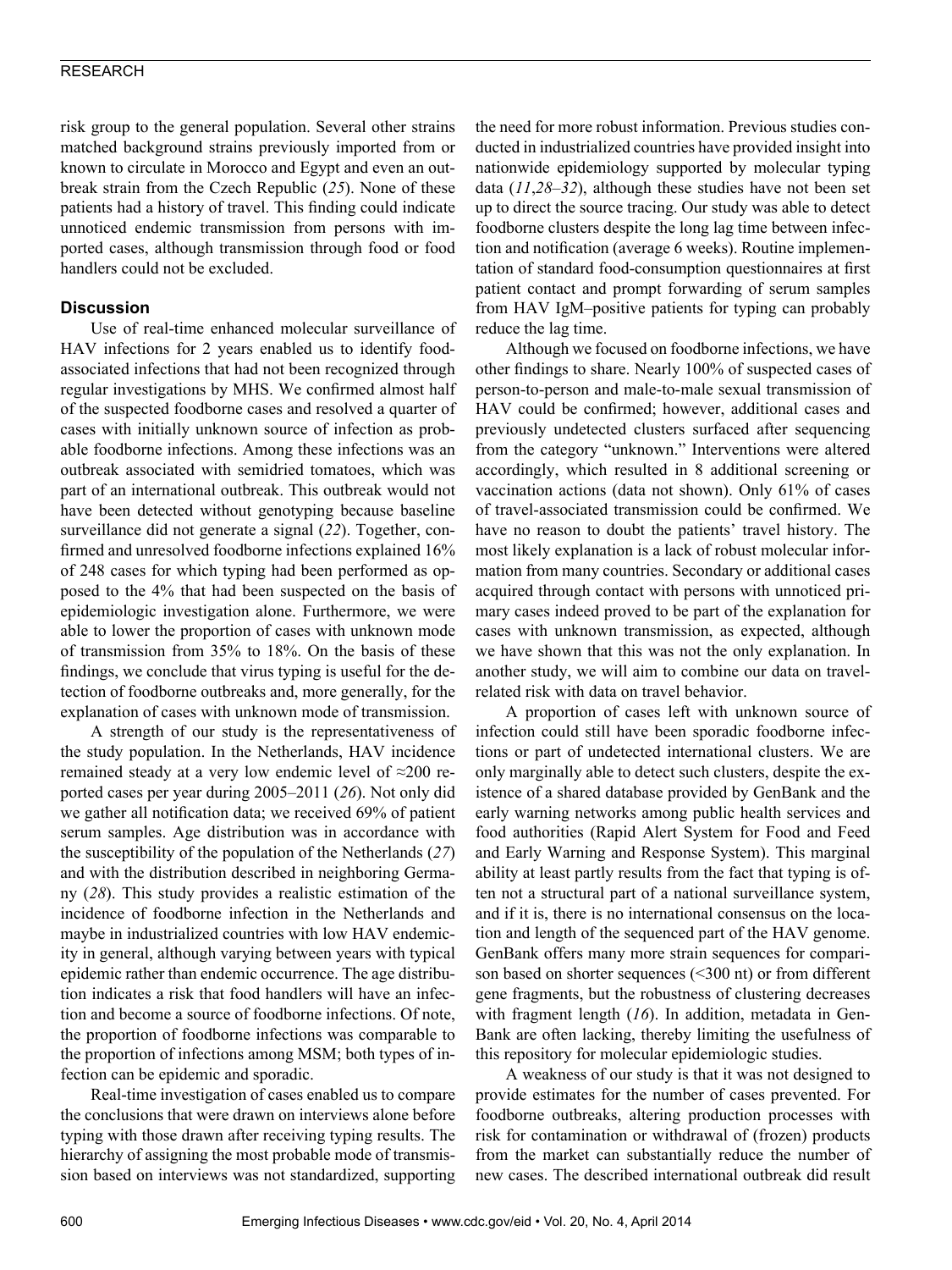in the evaluation of the manufacturing process of semidried tomatoes and a warning published by the food safety authority to inform retailers about risky products. As further illustration of a possible cost benefit, 2 previously healthy persons who were part of a foodborne cluster each needed liver transplantation because of fulminant hepatitis; the costs associated with this treatment alone greatly exceed the costs of 2 years of typing all HAV cases.

A challenge associated with responding to foodborne illness outbreaks is that detection of pathogens in food products typically is requested as support for control activities by a food safety authority. The national food safety authority was not able to confirm any of the suspected foodborne clusters for several reasons but particularly because food leftovers were sparsely available (in part because of the long incubation period), and virus detection in food is challenging (*13*). Nevertheless, contamination of semidried tomatoes with HAV was actually confirmed in the related outbreak in Australia (*23*), and there are examples of HAV infection caused by consumption of food that was contaminated through contact with an infected food handler (*33*) or fecal contamination during food production (e.g., for shellfish or green onions) (*34*–*36*). The largest known outbreak, in Shanghai in 1988, resulted in >250,000 cases linked to the consumption of clams (*37*).

Molecular typing of HAV in patient serum is not routinely performed, and strain typing information is not included in notifications. Combining typing results with anonymized notification data proved to be challenging in our surveillance system. We might have been unable to merge some cases with their typing results because of a lack of unique identifiers, although we believe that this inability to merge cases and typing information occurred randomly and would not have substantially influenced the study results. According to our data, we advise revision of HAV surveillance so that it also provides baseline information to support foodborne illness detection. The revised system should also include mechanisms for rapid exchange of this information internationally, to enhance the ability to detect diffuse outbreaks (*38*). With the fast development and decreasing cost of sequencing technology, routine collection of these types of data will become realistic in the near future and will provide added value for public health work provided such data-sharing mechanisms are developed (*39*). We have recently implemented this recommendation in our national guidelines.

We also recommend that strains uploaded to GenBank be accompanied, at least, by information about time (date of diagnosis or disease onset rather than by date of submission) and space (country where infection most likely was acquired rather than country from which infection was reported). Sufficient molecular background information is needed to be able to notice a distinct cluster. Therefore, broad sampling, data sharing, and centralized interpretation of data should be part of an enhanced surveillance system. The previously described foodborne outbreaks have already proved the usefulness of national and international exchange of epidemiologic and sequence data.

#### **Acknowledgments**

We greatly appreciate the cooperation of all municipal health services and medical laboratories. In particular, we thank the team of the municipal health service Zoetermeer for their enthusiasm, support, and flexibility during data collection. We also thank Annelies Kroneman for help during startup of the project and Bas van der Veer and Jeroen Cremer for their devoted work on the serum.

Dr Petrignani is a medical doctor who works as a liaison officer for the Dutch Center of Infectious Disease Control at the Municipal Health Service of Rotterdam. She is also a PhD candidate at the Erasmus Medical Center, Rotterdam. Her research interests are public health and infectious disease control.

#### **References**

- 1. Tjon GM, Coutinho RA, van den Hoek A, Esman S, Wijkmans CJ, Hoebe CJ, et al. High and persistent excretion of hepatitis A virus in immunocompetent patients. J Med Virol. 2006;78:1398–405. http:// dx.doi.org/10.1002/jmv.20711
- 2. World Health Organization. The global prevalence of hepatitis A virus infection and susceptibility: a systematic review. Geneva: The Organization; 2009.
- 3. Bruisten SM, van Steenbergen JE, Pijl AS, Niesters HG, van Doornum GJ, Coutinho RA. Molecular epidemiology of hepatitis A virus in Amsterdam, the Netherlands. J Med Virol. 2001;63:88–95. http://dx.doi.org/10.1002/1096-9071(20000201) 63:2<88::AID-JMV1001>3.0.CO;2-G
- 4. Tjon GM, Wijkmans CJ, Coutinho RA, Koek AG, van den Hoek JA, Leenders AC, et al. Molecular epidemiology of hepatitis A in Noord-Brabant, the Netherlands. J Clin Virol. 2005;32:128–36. http://dx.doi.org/10.1016/j.jcv.2004.03.008
- 5. van Steenbergen JE, Tjon G, van den Hoek A, Koek A, Coutinho RA, Bruisten SM. Two years' prospective collection of molecular and epidemiological data shows limited spread of hepatitis A virus outside risk groups in Amsterdam, 2000–2002. J Infect Dis. 2004;189:471–82. http://dx.doi.org/10.1086/381152
- 6. Bruisten SM, Tjon GM, van den Hoek JA, Wijkmans CJ, Gotz HM, Coutinho RA. The molecular epidemiology of hepatitis A in the Netherlands; the usefulness of typing isolated viral strains [in Dutch]. Ned Tijdschr Geneeskd. 2007;151:2779–86.
- 7. Canuel M, De Serres G, Duval B, Gilca R, De Wals P, Gilca V. Trends of hepatitis A hospitalization and risk factors in Quebec, Canada, between 1990 and 2003. BMC Infect Dis. 2007;7:31. http://dx.doi.org/10.1186/1471-2334-7-31
- 8. Van Der Eerden LJ, Bosman A, Van Duynhoven YT. Surveillance of hepatitis A in the Netherlands 1993–2002 [in Dutch]. Ned Tijdschr Geneeskd. 2004;148:1390–4.
- 9. Stene-Johansen K, Tjon G, Schreier E, Bremer V, Bruisten S, Ngui SL, et al. Molecular epidemiological studies show that hepatitis A virus is endemic among active homosexual men in Europe. J Med Virol. 2007;79:356–65. http://dx.doi.org/10.1002/jmv.20781
- 10. Erhart LM, Ernst KC. The changing epidemiology of hepatitis A in Arizona following intensive immunization programs (1988– 2007). Vaccine. 2012;30:6103–10. http://dx.doi.org/10.1016/ j.vaccine.2012.07.029